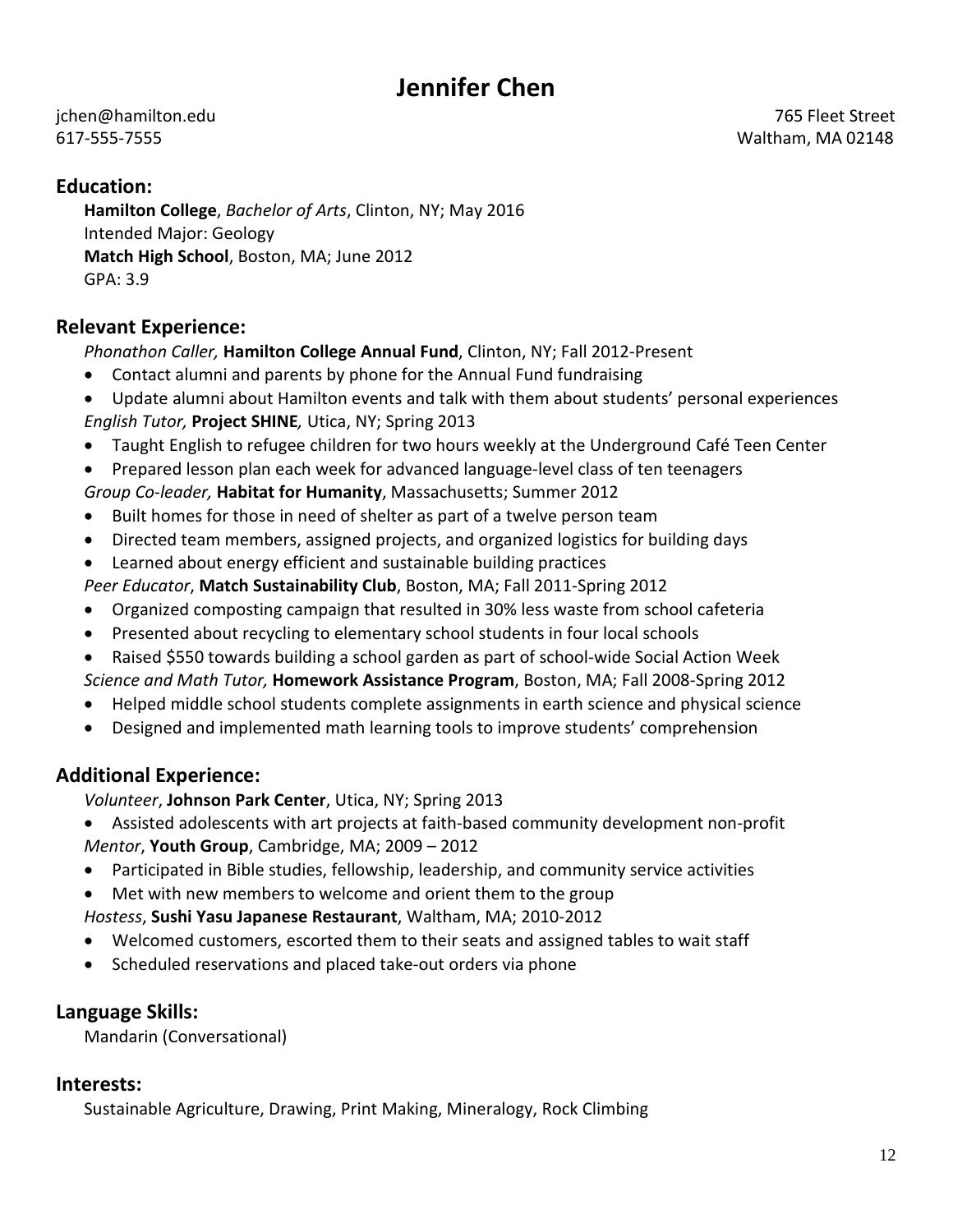# **Edward Rosenfeld**

#### **Education**

Hamilton College, Clinton, NY  $\rightarrow$  Bachelor of Arts, May 2013 Art History Major • Cumulative GPA: 3.7

#### **Event Planning Experience**

**Hamilton College Residential Life**, Clinton, NY Fall 2010- Present *Resident Advisor.* Individually conceive, prepare, and execute planned and spontaneous dorm programs for 25 students in dormitory; communicate and collaborate with fellow Resident Advisors and campus organizations, offices, and resources to organize and promote exciting and effective programming. Design bulletin boards to educate residents and promote activities. Responsible for residents' safety, comfort, and general well being. Trained in crisis management and conflict resolution.

**Class of 2013 Senior Gift Campaign**, Clinton, NY Fall 2012- Present *Fundraiser and Event Organizer*. Encourage senior class to leave an important contribution to Hamilton, through the Class of 2013"Memorial Community Service Scholarship". Conceived a "Senior Spring Semi-Formal" banquet to support the fund. Managing logistics, preparing program planning menu, and designing invitations and decor for up to 400 students and administrators.

#### **Hamilton Alumni Leadership Training**, Clinton, NY Fall 2012- Present

*Event Planning Committee.* Member of senior class leadership group, dedicated to informing seniors on how to become active and effective alumni. Assist co-chairs in programming monthly lunches; decide guest speakers' topics, organize schedule, secure venues, conceive catering menu, select table arrangements, décor, and settings, handle RSVPs, and design invitations.

**Jewish National Fund-JNFuture**, New York, NY Winter 2011 - Summer 2012 *Event Volunteer.* Assisted non-profit organization dedicated to Israel and the environment. Greeted, directed, and provided programs for guests at the June 2012 "Shabbat in the Park" gala in Central Park, New York. Recruitment and promotion representative at December 2011"Matzah Ball" in New York.

#### **Creative Experience**

**Emerson Gallery**, Hamilton College, Clinton, NY Spring 2012-Present *Curatorial and Research Assistant* to the Associate Director. Measured and catalogued pieces for permanent "History of Kirkland College" display. Co-curator of William Earl Williams photography exhibit "Uncovering the Path to Freedom: Photographs of the Underground Railroad". Designed website for exhibition. Conducted independent research for January 2013 exhibit "The Art of Transformation: African Masks"; wrote wall labels, installed exhibition, and presented two independent gallery lectures.

**Vanessa DeLeon Associates,** Ridgewood, NJ Summer 2010 & 2011

**Interior Design Intern.** Maintained fast-paced internal communications, interacted with clients and vendors, managed large volume company e-mails, wrote press releases for magazines and newspapers at highend, trend-setting residential/commercial interior design firm. Envisioned and assembled presentation boards. Installed and prepared high-end model town-home. Conceptualized and made executive design choices for 2 classroom makeovers from concept to completion; drew elevations, drafted floor plans, created design boards.

#### **The New York International Fringe Festival, New York, NY Summer 2010** Summer 2010 *Assistant Graphic Designer.* Designed logos and party fliers for the play *Trees Like Nails*.

#### **Work Experience:**

**Hamilton College Art Department, Digital Photography Lab Monitor** Spring 2011-Fall 2012 **Anthropolgie**, Woodcliff Lake, NJ. **Sales Associate** Fall 2007-Summer 2009

#### **Computer& Language Skills**

Microsoft Applications; MAC OSX. Experience with Adobe Photoshop; elementary French.

13

erosen@gmail.com 745 Grendale Street • Donner, NJ 07812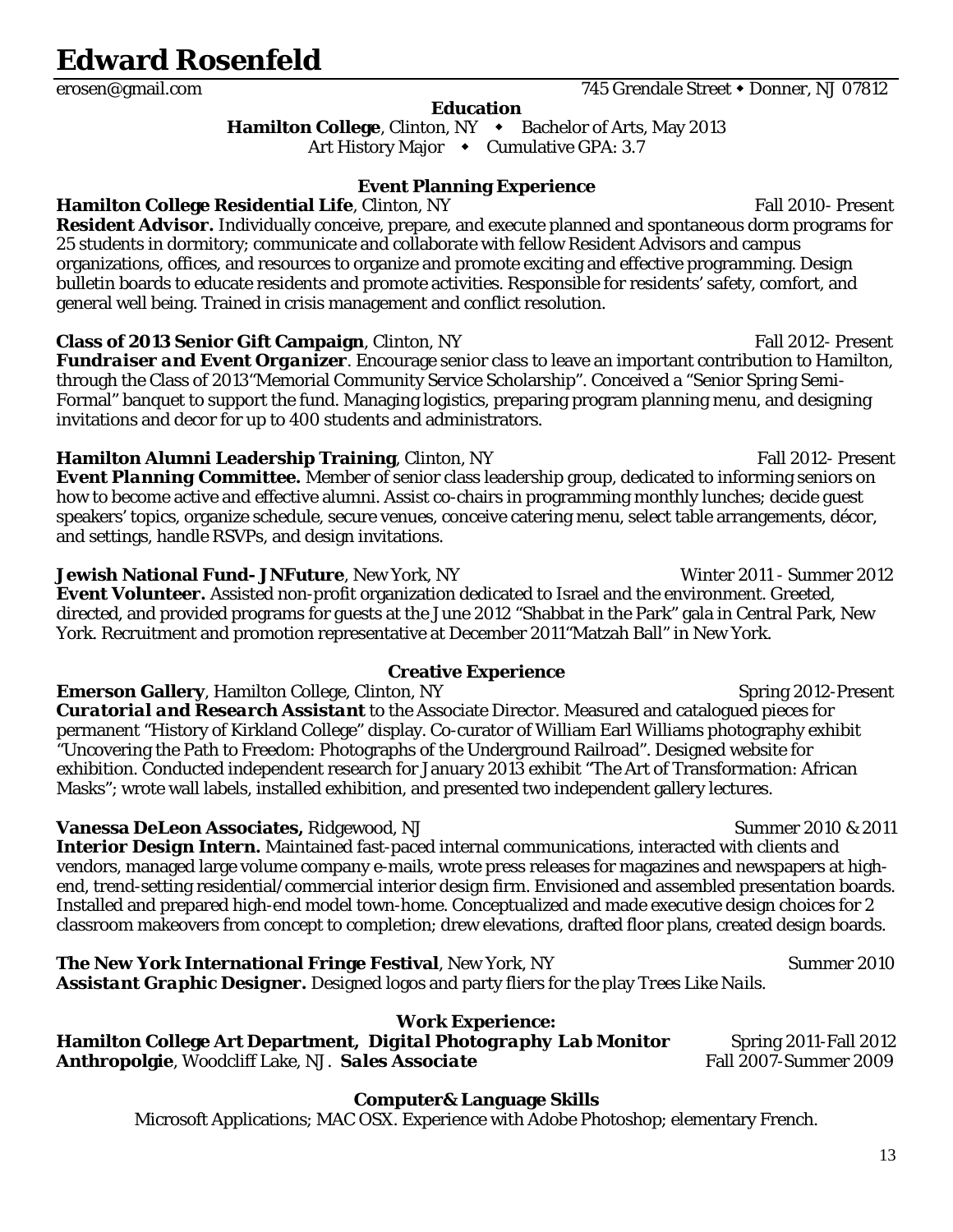# **Vera Viccagi**

| veraviccagi@hotmail.com |                                                                                                                                                                                                                                                                                      | 45 Elm Avenue • Cambridge, MA 02134 • 617.222.0000                                    |                      |  |
|-------------------------|--------------------------------------------------------------------------------------------------------------------------------------------------------------------------------------------------------------------------------------------------------------------------------------|---------------------------------------------------------------------------------------|----------------------|--|
| Education:              | Hamilton College, Clinton, NY<br>Bachelor of Arts degree<br>Geology minor                                                                                                                                                                                                            | Studio Art major with Concentrations in Ceramics and Photography                      | May 2014             |  |
|                         | Bard College, Annandale-on-Hudson, NY<br>Summer Scholars program: focus on storytelling and creative writing                                                                                                                                                                         | Summer 2010                                                                           |                      |  |
| Related<br>Courses:     | Photo Workshop<br>Intaglia Printmaking                                                                                                                                                                                                                                               | Ceramics Workshop<br>Pottery                                                          | Drawing<br>Sculpture |  |
| Creative<br>Experience: | Vera Viccagi Photography, Clinton, NY<br>Summer 2010-present<br>Independent Freelance Photographer. Shoot photos for artists' portfolios and various company<br>Web pages. Market the business, resulting in the acquisition of five new clients annually.                           |                                                                                       |                      |  |
|                         | Hamilton College Choir, Clinton, NY<br>Fall 2010 - present<br>Choir Photographer. Elected to position of Historian. Provide photo documentation of all choir<br>performances, tours and activities.                                                                                  |                                                                                       |                      |  |
|                         | Café Opus, Clinton, NY<br>Spring 2011 - present<br>Barista. Created "Goodnight Opus" program, a group meeting that brings together college staff<br>and students to a weekly storytelling hour at small campus coffee shop.                                                          |                                                                                       |                      |  |
|                         | Forest Lake Camp, Warrensburg, NY<br>Summer 2011<br>Head Camp Counselor. Established photography program and ran small darkroom. Served as<br>head of music department. Designed projects for arts & crafts department.                                                              |                                                                                       |                      |  |
| College<br>Activities:  | <b>Keehn Co-op</b><br>$2011$ - present<br>President. Lead 50-member student co-operative. Facilitate contact between administration and<br>students in order to supervise this co-operative living dorm on campus. Market the co-op to<br>campus and recruit students to live there. |                                                                                       |                      |  |
|                         | <b>Hamilton College Orchestra</b>                                                                                                                                                                                                                                                    | Percussionist. Play mostly timpani. Perform several times yearly for large audiences. | $2010$ - present     |  |
|                         | Hamilton Action Volunteer Outreach Coalition (HAVOC)                                                                                                                                                                                                                                 | Trust Treat. Take inner-city youth trick-or-treating on Hamilton's campus.            | 2010- present        |  |
| Computer<br>Skills:     | Adobe Photoshop, PageMaker and FileMaker Pro. Web design experience with<br>Dreamweaver. MS Word, Excel, and PowerPoint. Twitter and other social media.                                                                                                                             |                                                                                       |                      |  |
| Interests:              | Foreign films, furniture restoration, blogging.                                                                                                                                                                                                                                      |                                                                                       |                      |  |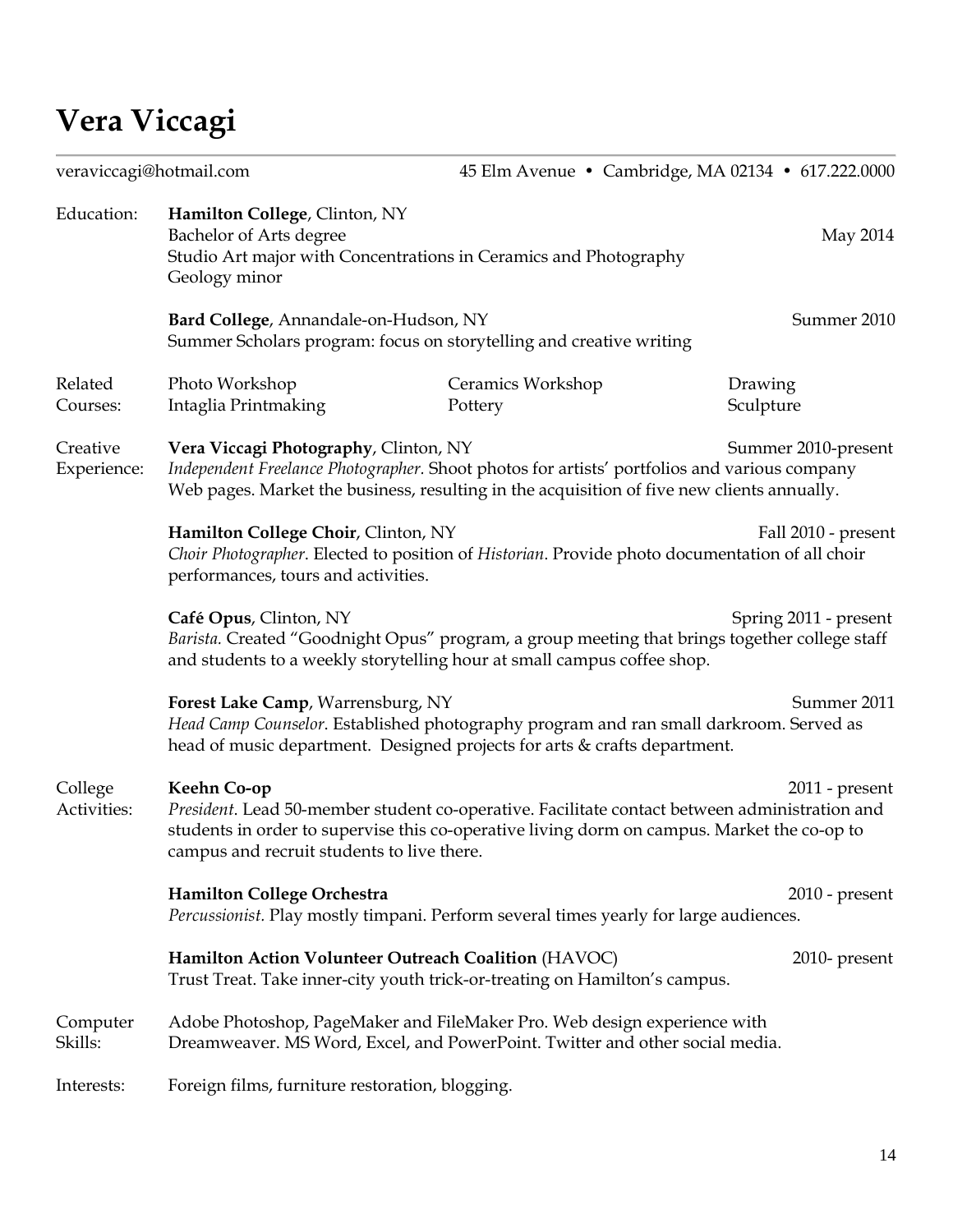# **Christine Hernandez**

[chernandez@hamilton.edu](mailto:chernandez@hamilton.edu) • 609-666-9999 • 185 Nassau St. Princeton, NJ 08540

#### **EDUCATION**

**Hamilton College**, *Bachelor of Arts*, Clinton, NY May 2014 Major: Mathematics; Minors: Education Studies, Hispanic Studies; GPA: 3.2

**Universidad de Buenos Aires**, Buenos Aires, Argentina July-December 2012

#### **Relevant Coursework:**

Issues in Education • Child Development • Education Curriculum and Decision Making • Evolutionary Psychology • Spanish Creative Reading and Writing • Microeconomics • Linear Algebra • Modern Algebra

#### **TEACHING EXPERIENCE**

#### • Managed behavior and tracked progress of fifteen middle school students in classroom setting • Observed experienced teachers and was observed by fellow teachers and directors • Advised students in non-academic and academic contexts individually and through group activities **Let's Get Ready SAT Prep,** Math Tutor, Utica, NY Spring 2013 • Taught group of five high school students test-taking strategies as well as mathematics concepts • Developed and taught weekly SAT Math lessons, based on the structured LGR curriculum • Mentored students regarding college choice and application process • Maintained records for group of students, including reporting progress on practice tests for LGR office **A Better Chance (ABC) Program,** *Tutor***, Clinton, NY Fall 2011- Spring 2013** Fall 2011- Spring 2013 • Worked with eight high school boys from the New York City area that are placed in the Clinton school system • Mentored the boys in academic, socio-emotional, and college prep topics • Participated in monthly meetings to discuss rules, students' progress, and challenges from the past month **Levitt Center,** *Scholar***, Clinton, NY** Spring 2012 • Selected to present on topic of race and affirmative action to local high schools • Delivered presentations and led discussions to three  $10<sup>th</sup>$  grade classes **University of New Hampshire Upward Bound,** *Tutor/Counselor*, Durham, NH Summer 2011 • Supervised high school students in dormitories and created structured activities and study sessions • Assisted SAT Preparation and Mathematics teachers in developing and delivering lessons • Mentored students on academic and social/emotional concerns that impacted their performance • Prepared students from low-income families to apply to college

**Breakthrough Collaborative,** *Math and Chemistry Teacher*, Philadelphia, PA Summer 2013

#### **LEADERSHIP AND ACTIVITIES**

**HAVOC***, Events Coordinator, Clinton, NY* **Spring 2012-Present** Spring 2012-Present • Serve on executive board for Hamilton Association for Volunteering, Outreach, and Charity • Design, organize, and implement community volunteer initiatives available to the entire campus • Promote social justice awareness through social media and poster campaigns

• Coordinate large-scale fundraising events to benefit local community organizations

#### **Hamilton College Orientation**, *Orientation Leader*, Clinton, NY **Fall 2013** Fall 2013

- Helped to acclimate first-year students to college life through engaging them in activities and discussions
- Led group of first-year students through five full days of orientation meetings and activities

#### **Summer Youth Employment Program**, *Camp counselor*, Trenton, NJ Summer 2010

- Oversaw the wellbeing, safety and transportation of students and acted as a liaison to their families
- Created fun and educational activities for a group of fifteen 8-year-old children

**Language Skills:** Fluent in reading, writing and speaking Spanish

• Prepared and taught daily lessons using "Say, See, Do" teaching style, focusing on comprehension and retention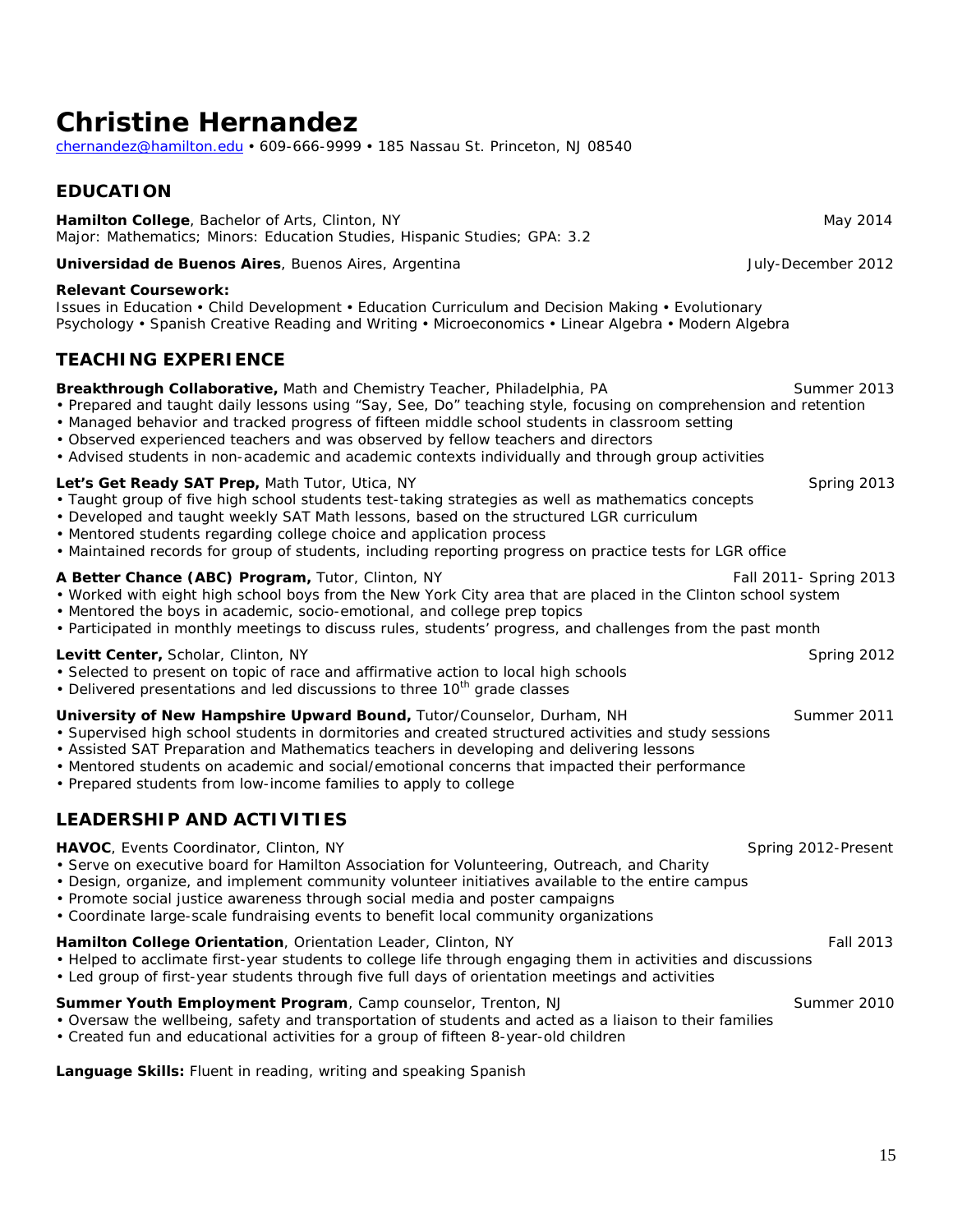# **Phillip Miller**

pmill2@hamilton.edu (207) 223-4223 13 Everett Street, Portland, ME 04101

| Education              | Hamilton College, Clinton, NY<br>Bachelor of Arts degree, May 2014<br>Double concentrations in Computer Science and Biology<br>GPA: 3.0                                                                                                                                                                                                                                                                                                                                                       |                                                                                                                                                                                     |  |  |
|------------------------|-----------------------------------------------------------------------------------------------------------------------------------------------------------------------------------------------------------------------------------------------------------------------------------------------------------------------------------------------------------------------------------------------------------------------------------------------------------------------------------------------|-------------------------------------------------------------------------------------------------------------------------------------------------------------------------------------|--|--|
| Relevant<br>Courses    | • Genetics and Development<br>• Neurochemistry<br>• Principles of Neuroscience<br>• Cell Biology<br>• Organic Chemistry<br>• Vertebrate Organization                                                                                                                                                                                                                                                                                                                                          | • Introduction to Programming I & II (Java)<br>• Programming Languages<br>$\bullet$ Data Structures (C++)<br>• Algorithms<br>• Computer Architecture<br>• Electronics and Computers |  |  |
|                        | Biology Senior Thesis: Used molecular techniques such as PCR, Gel Electrophoresis, and Bacterial<br>Transformation to clone a previously unidentified enzyme. Performed computer-based sequence analysis.                                                                                                                                                                                                                                                                                     |                                                                                                                                                                                     |  |  |
|                        | Computer Science Senior Seminar: Developed comprehensive web-based software package for Clinton<br>Central Schools using ASP, COM, & XML/XSL technologies with SQL server & Microsoft Visual Studio.                                                                                                                                                                                                                                                                                          |                                                                                                                                                                                     |  |  |
| Computer<br>Experience | Defense Logistics Agency, Portland, ME<br>Office Automation Clerk (Summer 2013)<br>• Managed Microsoft Access database, tracking information on over 1000 vendors and contractors<br>• Assisted in transition to paperless contracts                                                                                                                                                                                                                                                          |                                                                                                                                                                                     |  |  |
|                        | Hamilton College, Clinton, NY<br>Computer Science Teacher's Assistant and Grader (Spring 2012 – present)<br>• Assist students in completing programming assignments primarily in Java and $C/C++$<br>• Grade assignments submitted by students on a twice-a-week basis<br>Information Technology Service Assistant (Fall 2011– present)<br>• Maintain computer labs and troubleshoot computer problems all across campus<br>• Assist students with all aspects of computer use and networking |                                                                                                                                                                                     |  |  |
|                        | Clinton Central Schools, Clinton, NY<br>Instructor (Fall 2011 – Spring 2012)<br>• Taught students fundamentals of computer programming in Visual Basic<br>• Designed programs for demonstration of covered topics                                                                                                                                                                                                                                                                             |                                                                                                                                                                                     |  |  |
| Other<br>Experience    | Peter's Polar Parlor, Portland, ME<br>Shift Supervisor (Summer 2010 – Summer 2012)<br>• Supervised and assisted seven employees during peak business hours<br>• Trained new employees for customer service positions                                                                                                                                                                                                                                                                          |                                                                                                                                                                                     |  |  |
| Computer               | Bioinformatic Software: NCBI toolkit; MacVector; Vector NTI; Sequencher; ClustalW, BLAST, FASTA<br>Other Software: MS Word, Excel, PowerPoint, Visual Studio, SQL Server, FrontPage, Adobe PhotoShop<br>Technologies: COM, ASP, CGI, and XML/XSL<br>Programming Languages: Java, Javascript, C/C++, Visual Basic, Vbscript, SML, Prolog, Lisp, Ada<br>Extensive knowledge of MacOS, Windows and Linux operating systems<br>Familiarity with Networks and Server operations                    |                                                                                                                                                                                     |  |  |
| Activities             | Hamilton College Men's Varsity Indoor/Outdoor Track & Field Team, Member (Winter 2011 – present)<br>Hamilton College Men's Varsity Football Team, Member (Fall 2011 - 2012)                                                                                                                                                                                                                                                                                                                   |                                                                                                                                                                                     |  |  |
| Interests              |                                                                                                                                                                                                                                                                                                                                                                                                                                                                                               | Cyber-security, chess, World Cup Soccer, travel (Caribbean islands, England, Ireland)                                                                                               |  |  |